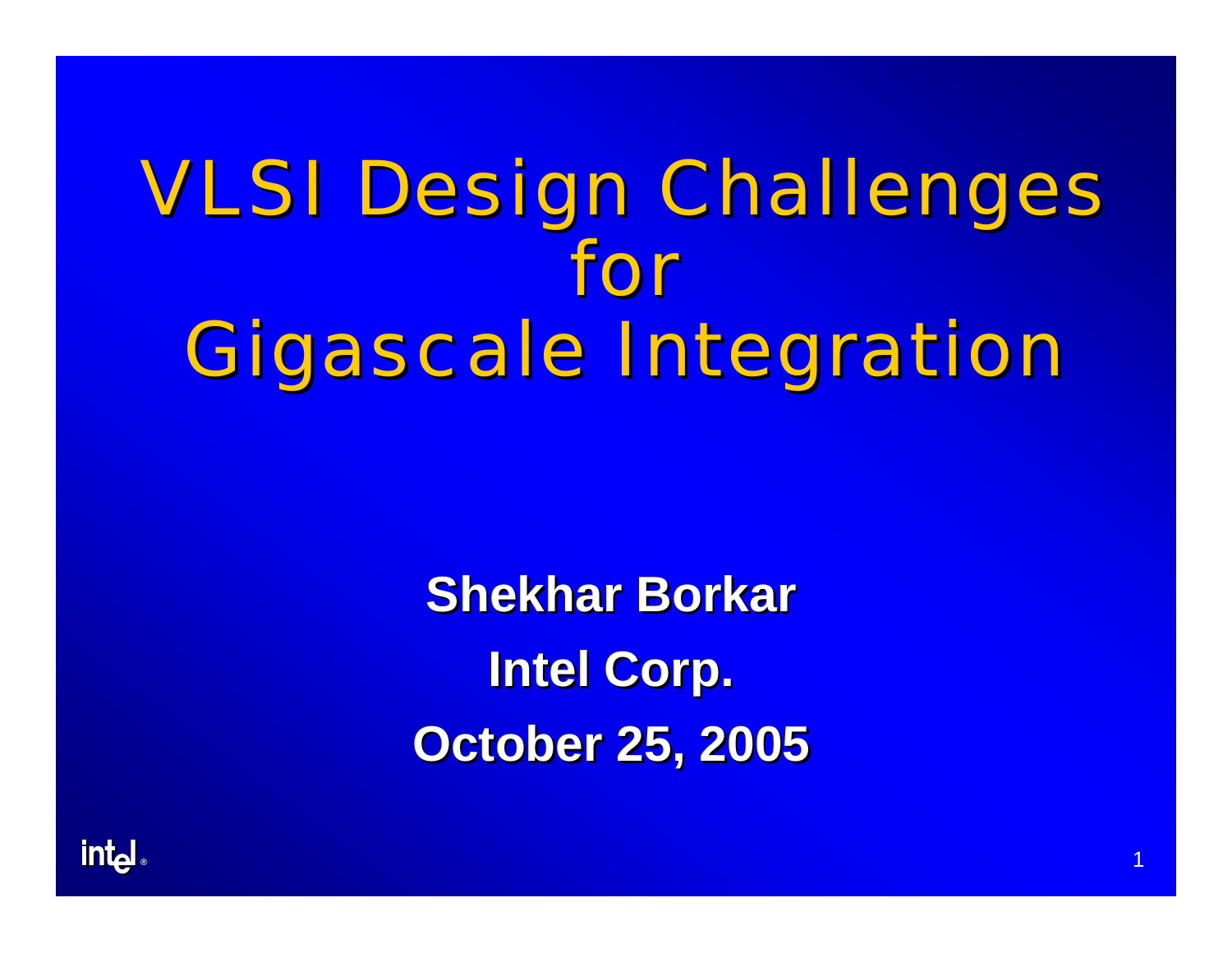### Outline

- z **Technology scaling challenges Technology scaling challenges**
- z **Circuit and design solutions Circuit and design solutions**
- z **Microarchitecture advances Microarchitecture advances**
- z **Multi-everywhere everywhere**
- z **Summary Summary**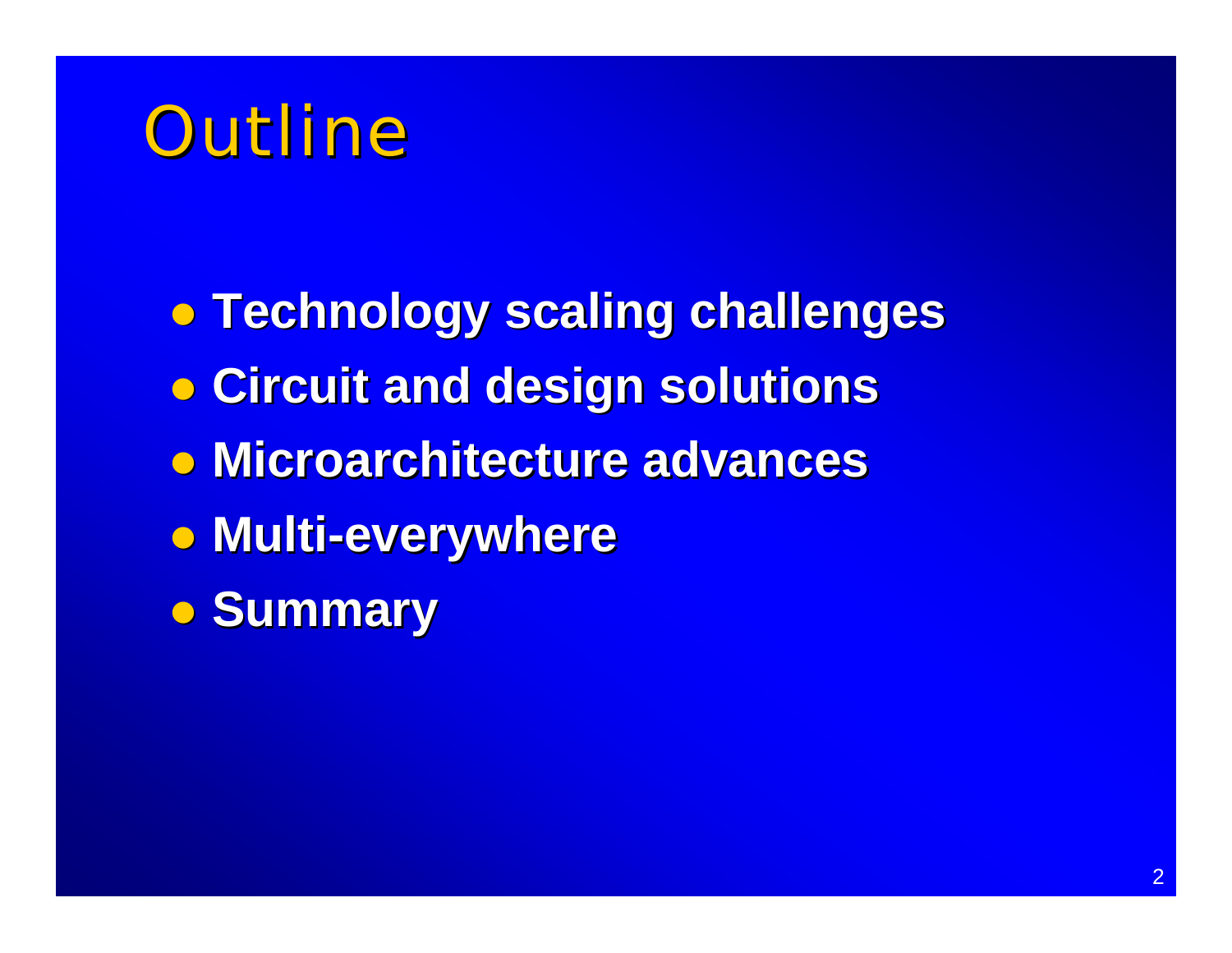# **Goal: 10 TIPS by 2015**



**How do you get there? How do you get there? How do you get there?**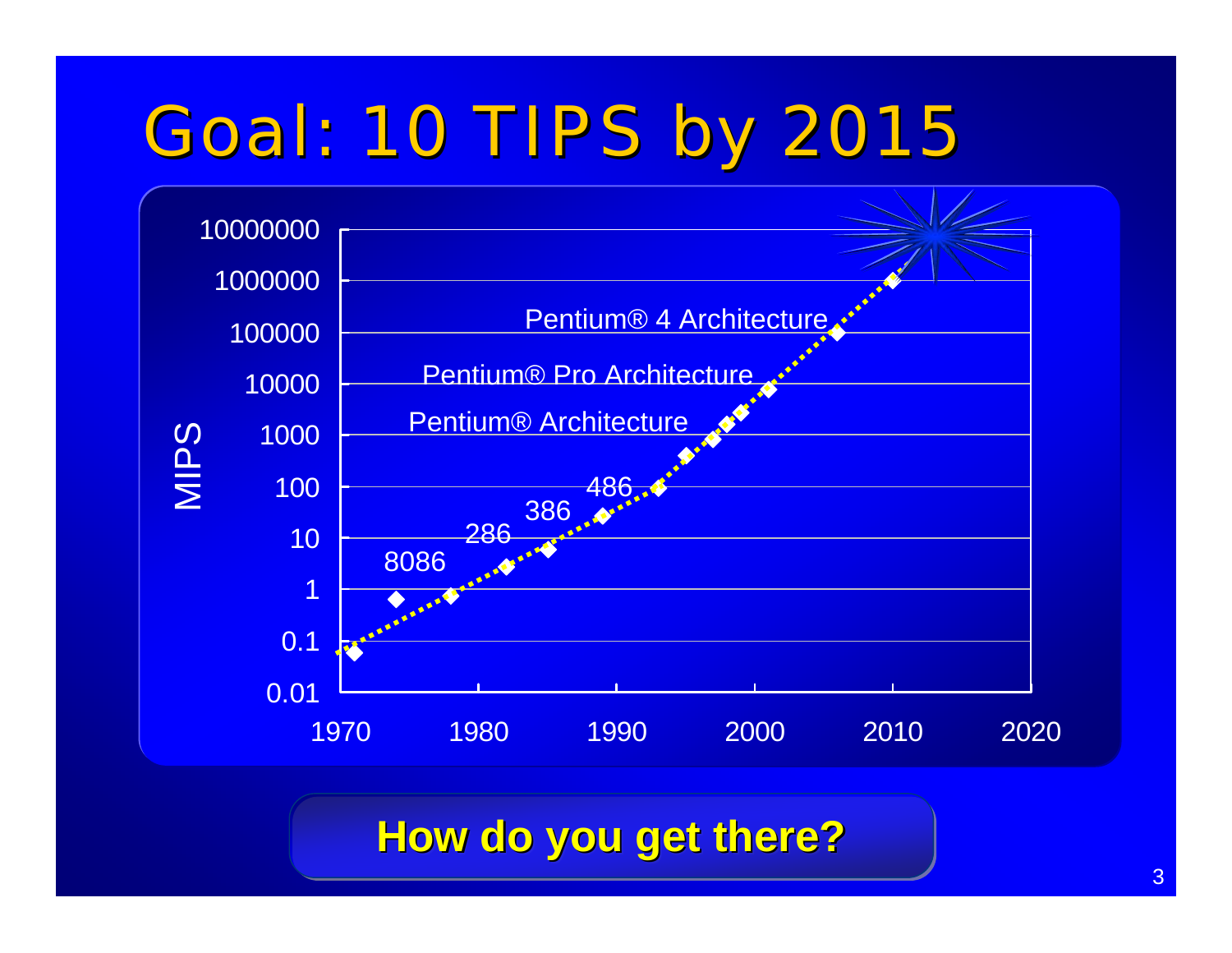## **Technology Scaling**



| <b>Dimensions scale</b>     | <b>Doubles transistor</b> |
|-----------------------------|---------------------------|
| down by 30%                 | density                   |
| <b>Oxide thickness</b>      | <b>Faster transistor,</b> |
| scales down                 | higher performance        |
| <b>Vdd &amp; Vt scaling</b> | <b>Lower active power</b> |

**Scaling will continue, but with challenges!** 

4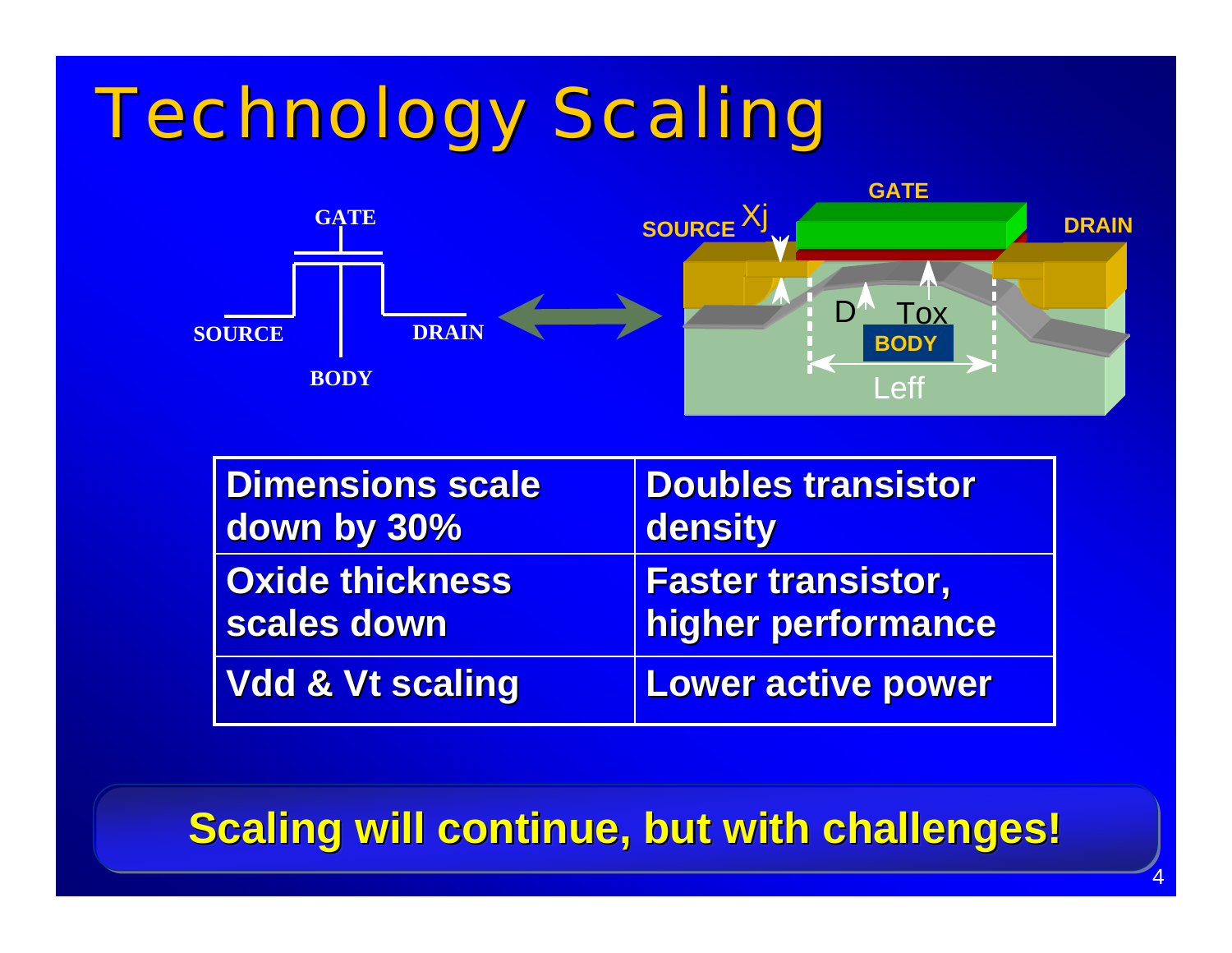# **Technology Outlook**

| <b>High Volume</b><br><b>Manufacturing</b> | 2004                    | 2006           | 2008                               | 2010                                 | 2012                            | 2014 | 2016 | 2018 |
|--------------------------------------------|-------------------------|----------------|------------------------------------|--------------------------------------|---------------------------------|------|------|------|
| <b>Technology Node</b><br>(nm)             | 90                      | 65             | 45                                 | 32                                   | 22                              | 16   | 11   | 8    |
| <b>Integration</b><br><b>Capacity (BT)</b> | $\overline{\mathbf{2}}$ | $\overline{4}$ | 8                                  | 16                                   | 32                              | 64   | 128  | 256  |
| Delay = $CV/I$<br>scaling                  | 0.7                     | $-0.7$         | >0.7                               | Delay scaling will slow down         |                                 |      |      |      |
| <b>Energy/Logic Op</b><br>scaling          | >0.35                   | >0.5           | >0.5                               | <b>Energy scaling will slow down</b> |                                 |      |      |      |
| <b>Bulk Planar CMOS</b>                    | <b>High Probability</b> |                |                                    |                                      | <b>Low Probability</b>          |      |      |      |
| <b>Alternate, 3G etc</b>                   | <b>Low Probability</b>  |                |                                    |                                      | <b>High Probability</b>         |      |      |      |
| <b>Variability</b>                         | <b>Medium</b>           |                |                                    |                                      | <b>High</b><br><b>Very High</b> |      |      |      |
| ILD(K)                                     | $\sim 3$                | $3$            | <b>Reduce slowly towards 2-2.5</b> |                                      |                                 |      |      |      |
| <b>RC Delay</b>                            | 1                       | 1              | 1                                  | 1                                    | 1                               | 1    |      |      |
| <b>Metal Layers</b>                        | $6 - 7$                 | $7 - 8$        | $8 - 9$                            | 0.5 to 1 layer per generation        |                                 |      |      |      |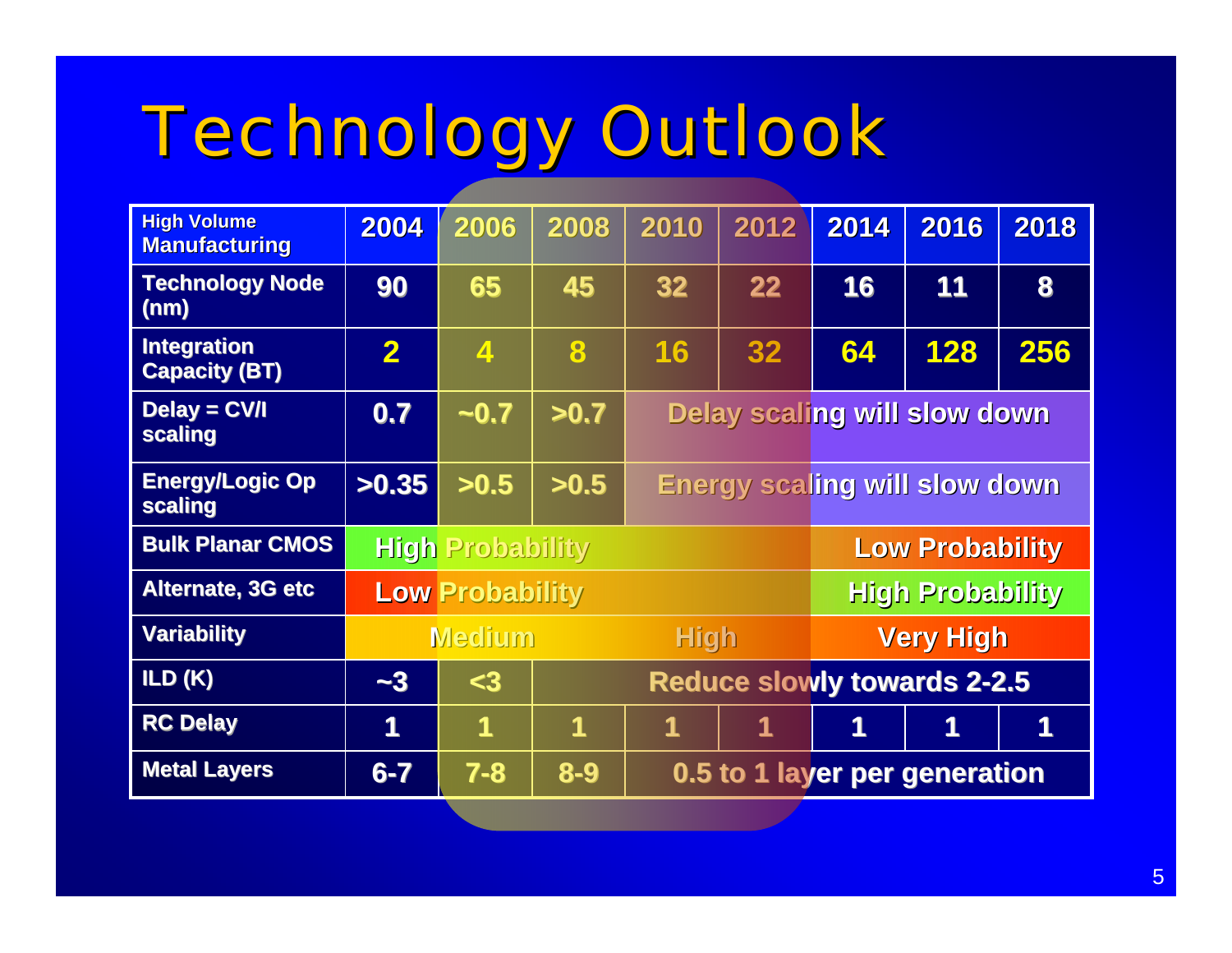### The Leakage(s)...





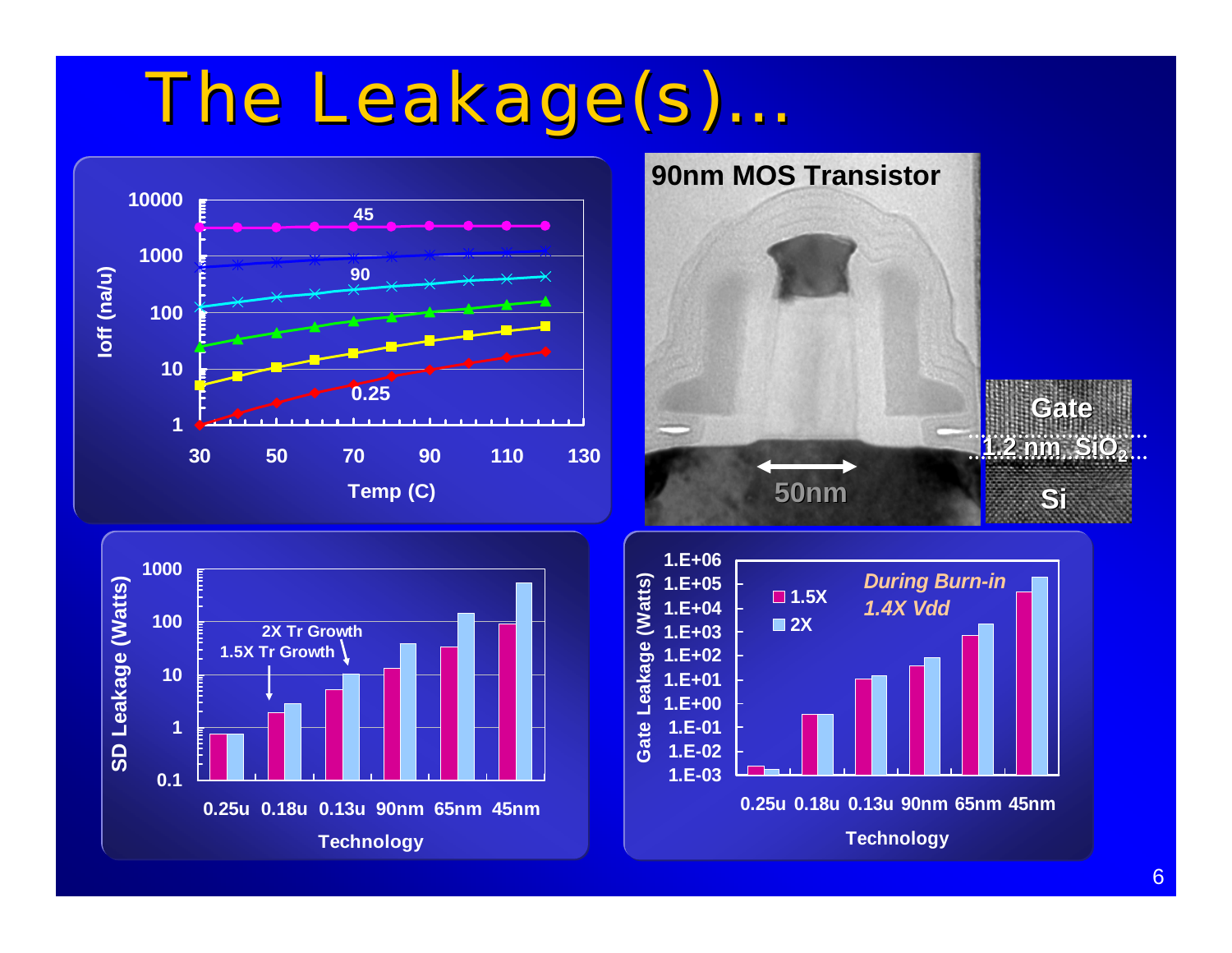### **Must Fit in Power Envelope**



**Technology, Circuits, and Architecture to constrain the power**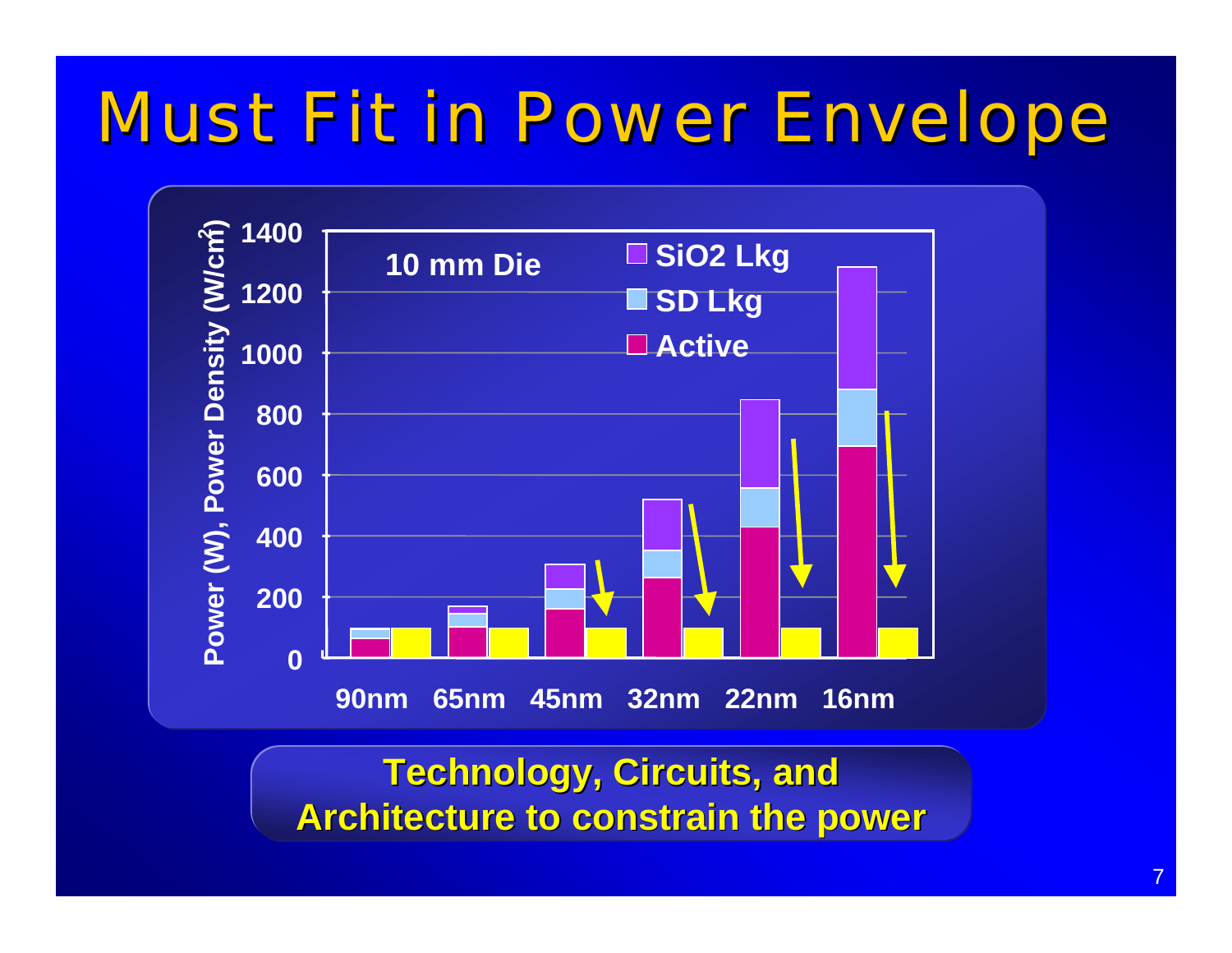### Solutions

**• Move away from Frequency alone to deliver performance deliver performance**

- **0 More on-die memory**
- z **Multi -everywhere everywhere**
	- –**Multi -threading threading**
	- –**Chip level multi Chip level multi -processing processing**
- z **Throughput oriented designs Throughput oriented designs**
- **Valued performance by higher level of integration integration**
	- $-$ **Monolithic & Polylithic**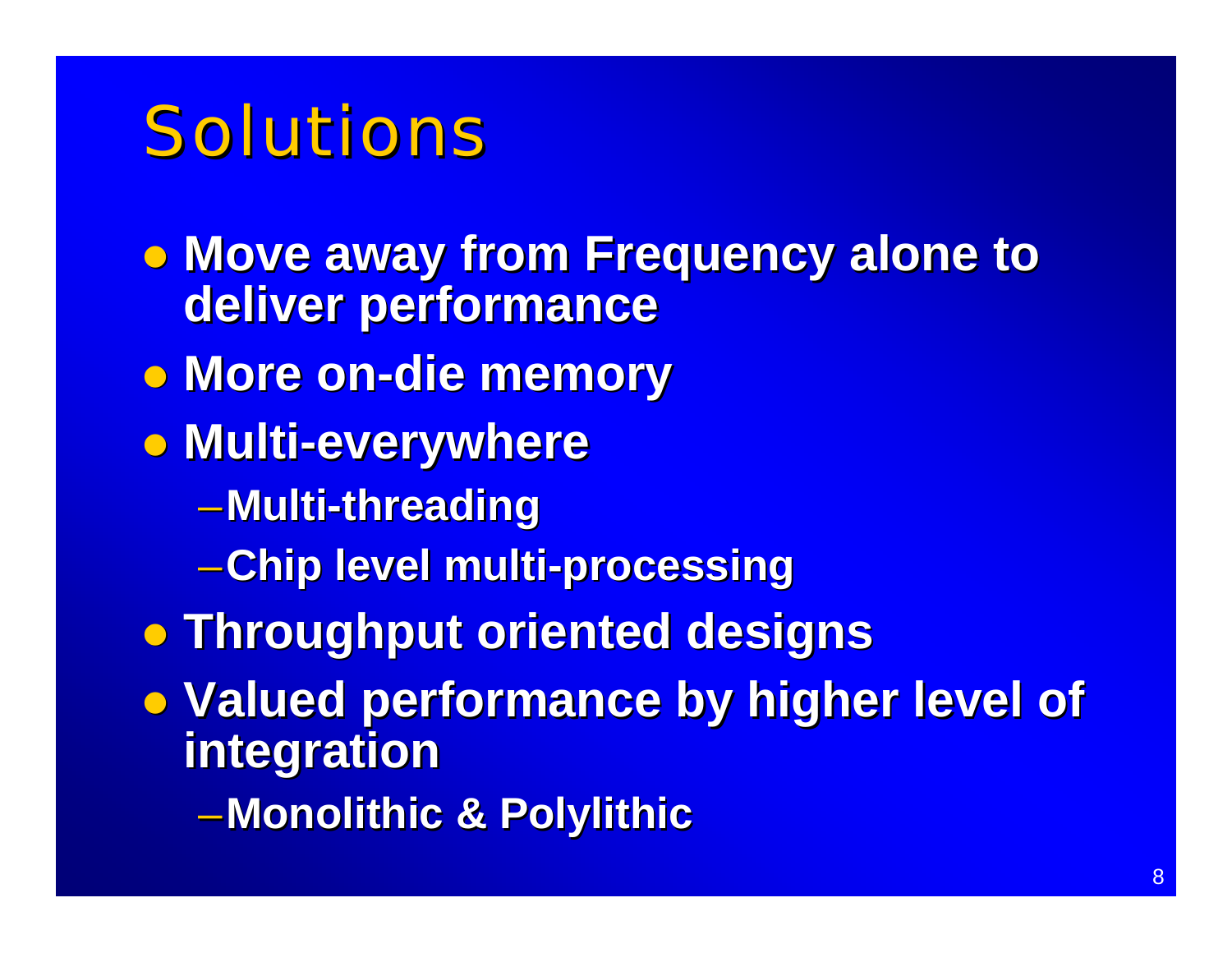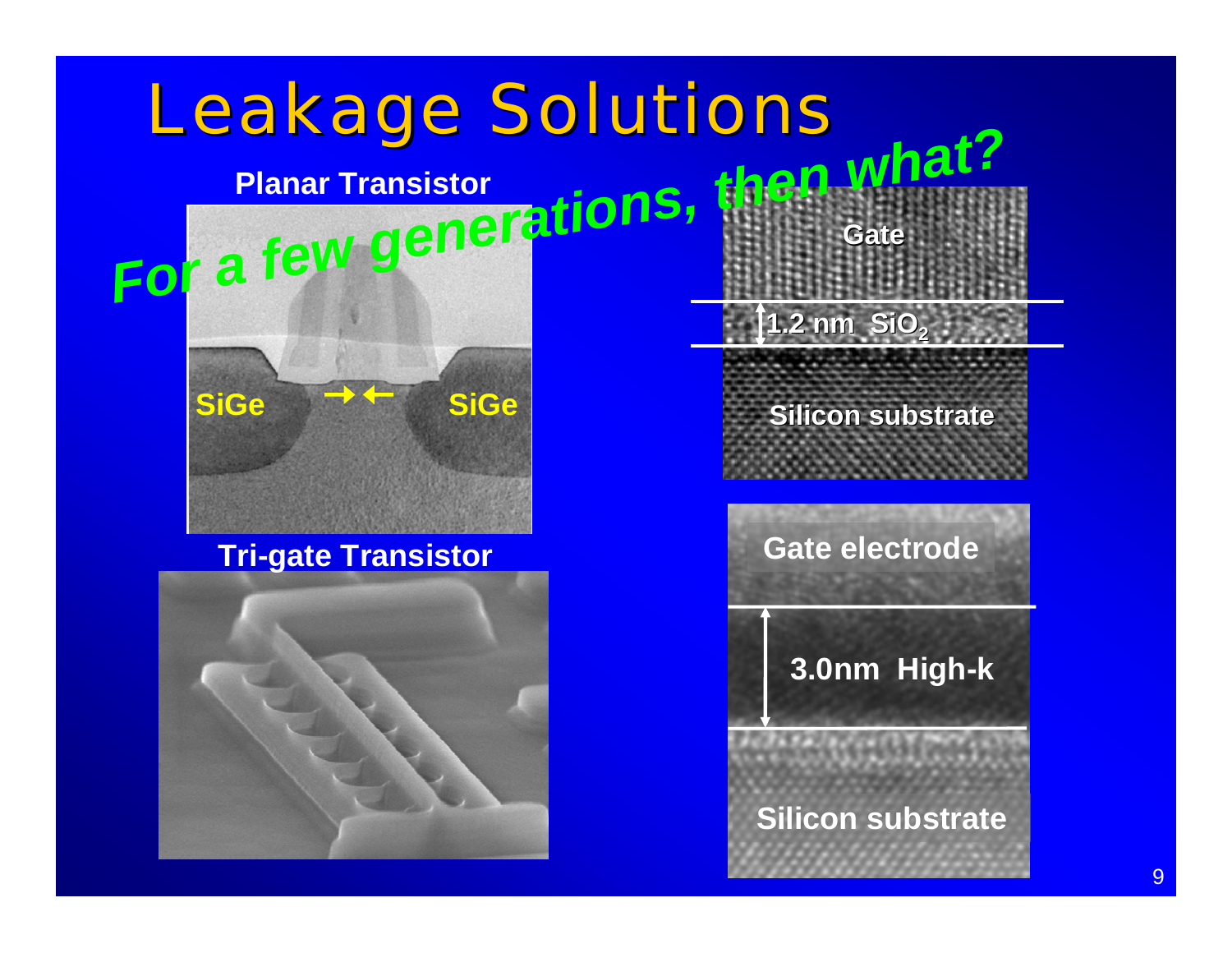### **Active Power Reduction**



### **Throughput Oriented Designs**

![](_page_9_Figure_3.jpeg)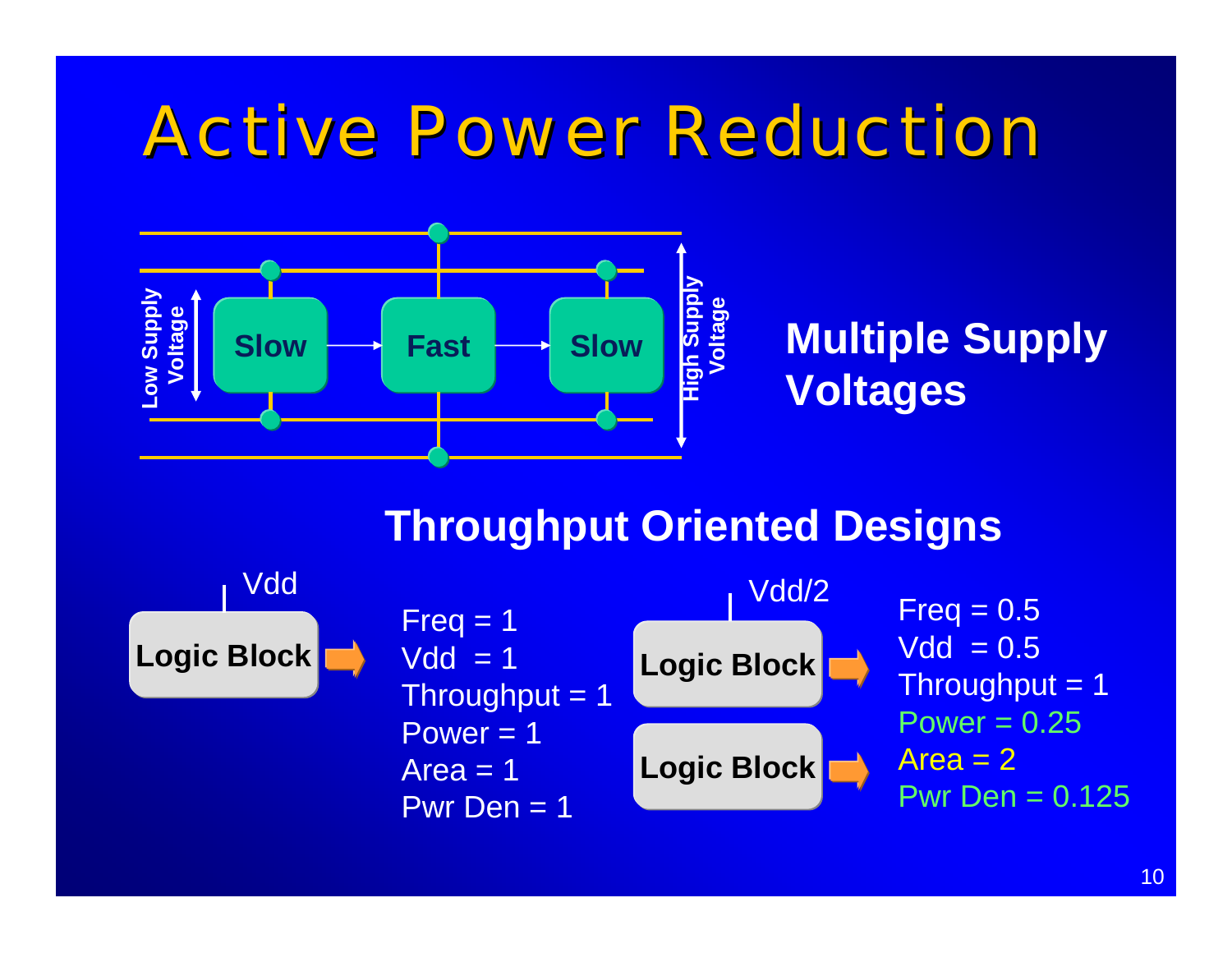![](_page_10_Figure_0.jpeg)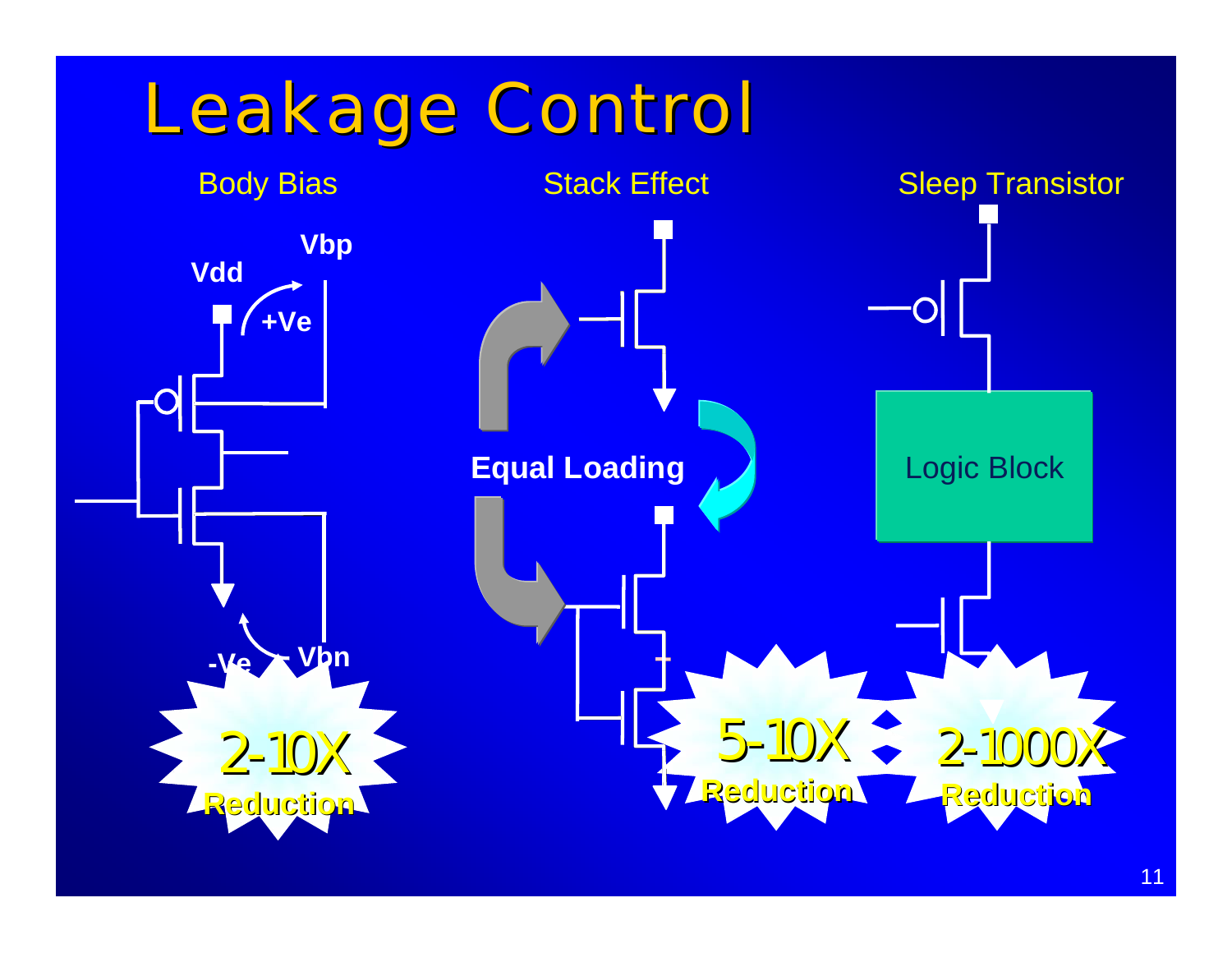### **Optimum Frequency**

![](_page_11_Figure_1.jpeg)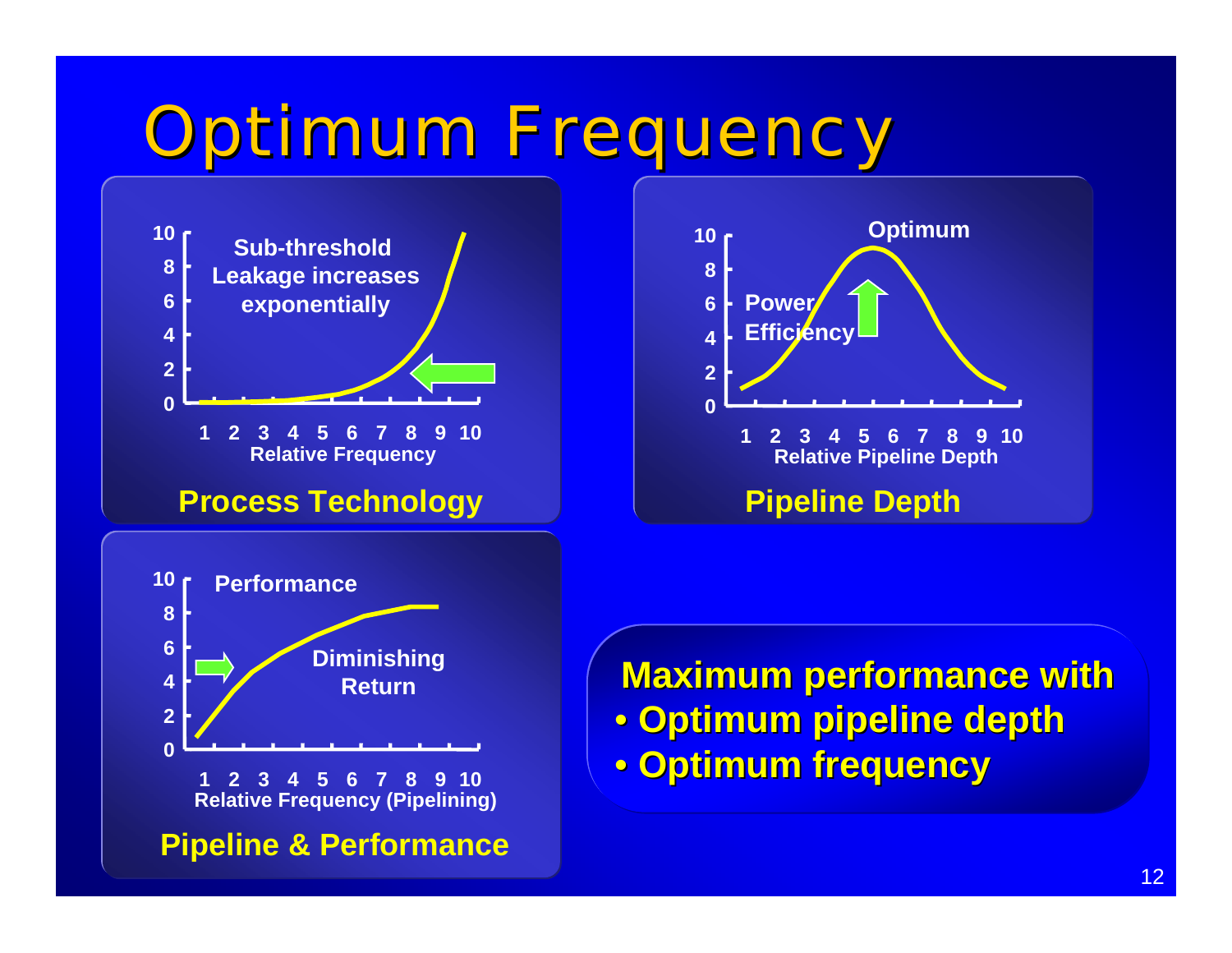### **Memory Latency**

![](_page_12_Figure_1.jpeg)

**Cache miss hurts performance Cache miss hurts performance Cache miss hurts performance Worse at higher frequency Worse at higher frequency Worse at higher frequency**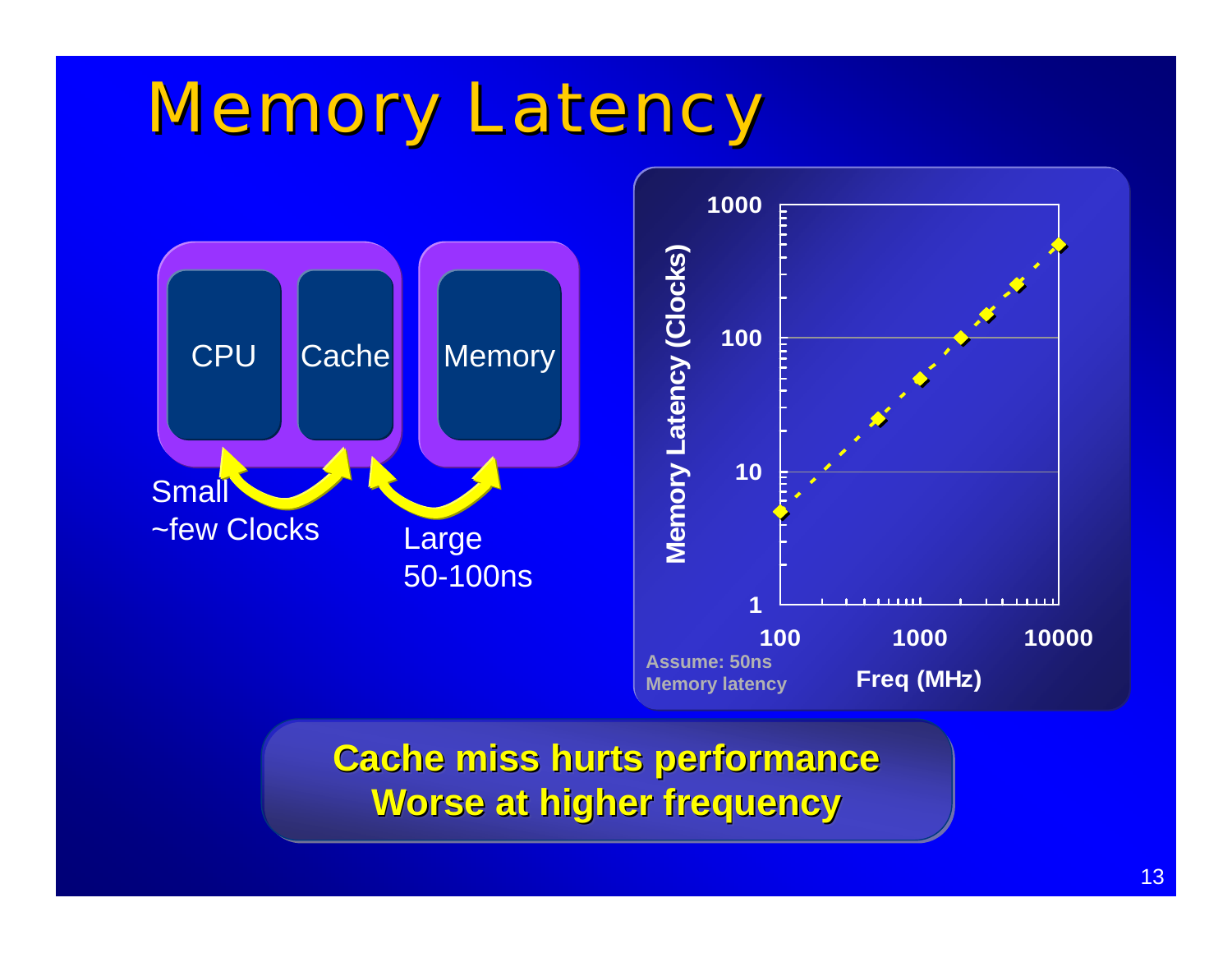#### Increase on -die Memory

![](_page_13_Figure_1.jpeg)

Large on die memory provides:

- 1. Increased Data Bandwidth & Reduced Latency
- 2. Hence, higher performance for much lower power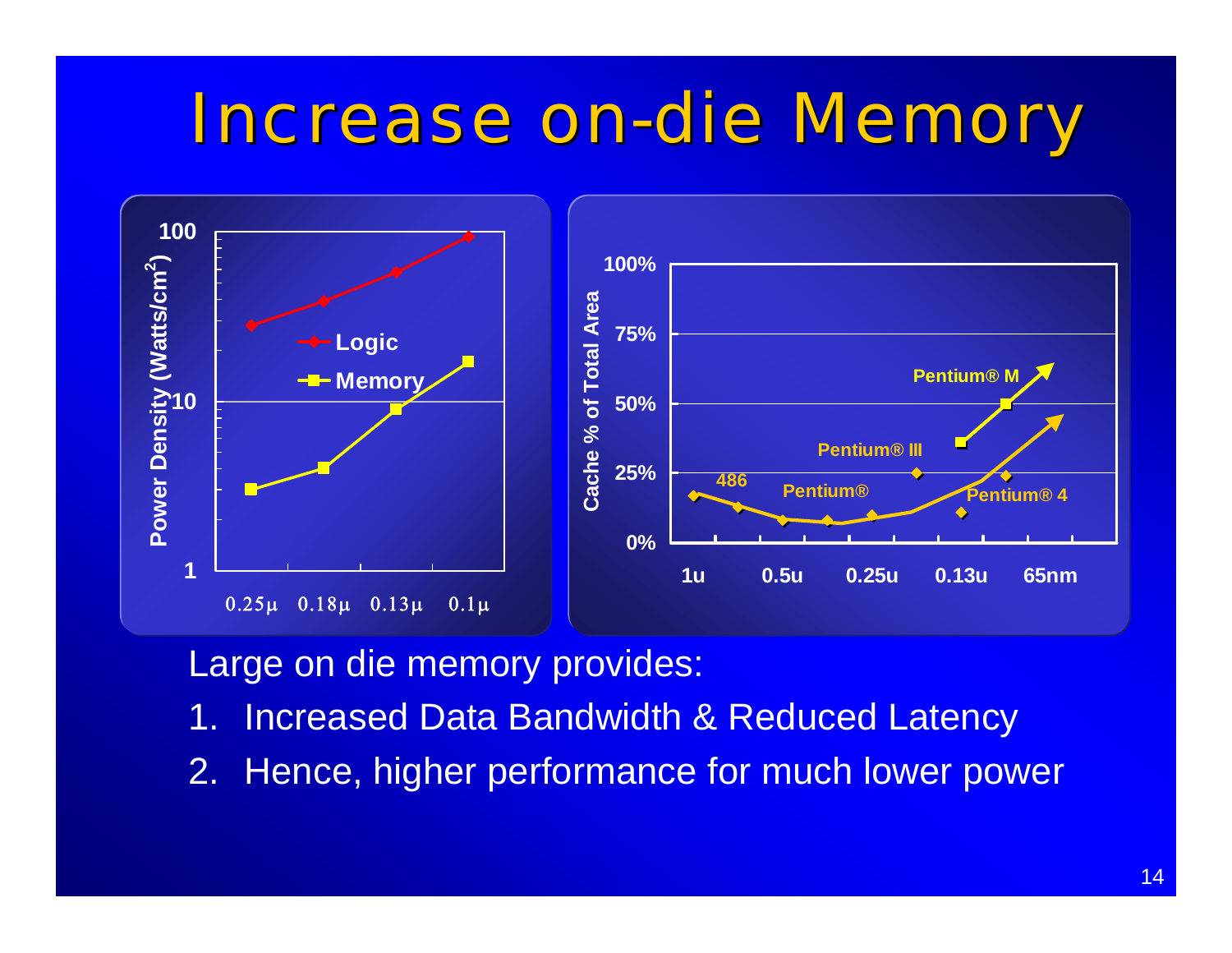### **Multi-threading**

![](_page_14_Figure_1.jpeg)

**Multi-threading improves performance without impacting thermals & power delivery impacting thermals & power delivery**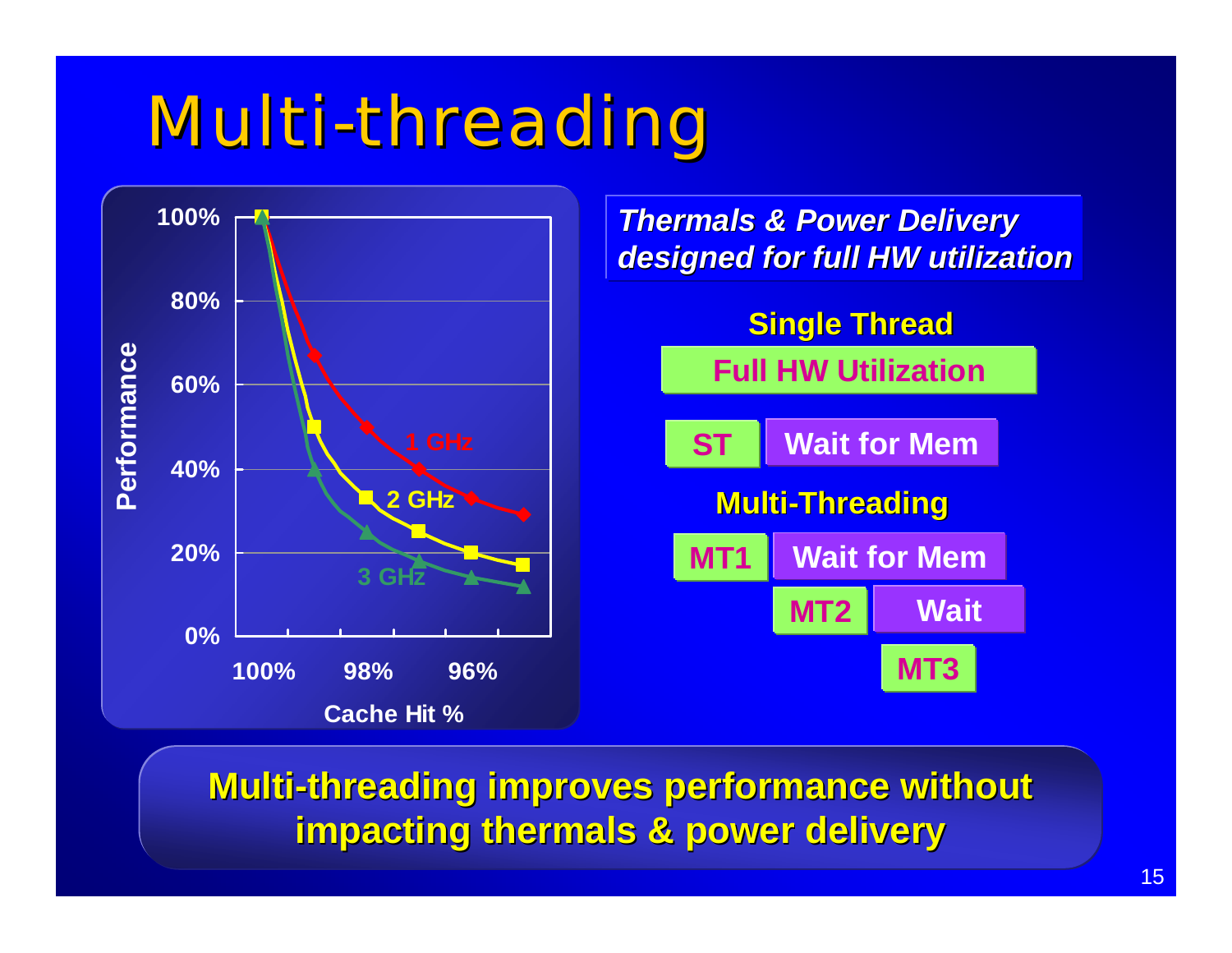### Single Core Power/Performance

![](_page_15_Figure_1.jpeg)

**Moore's Law**  D **more transistors for advanced architectures**

**Delivers higher peak performance**

*But…*

**Lower power efficiency**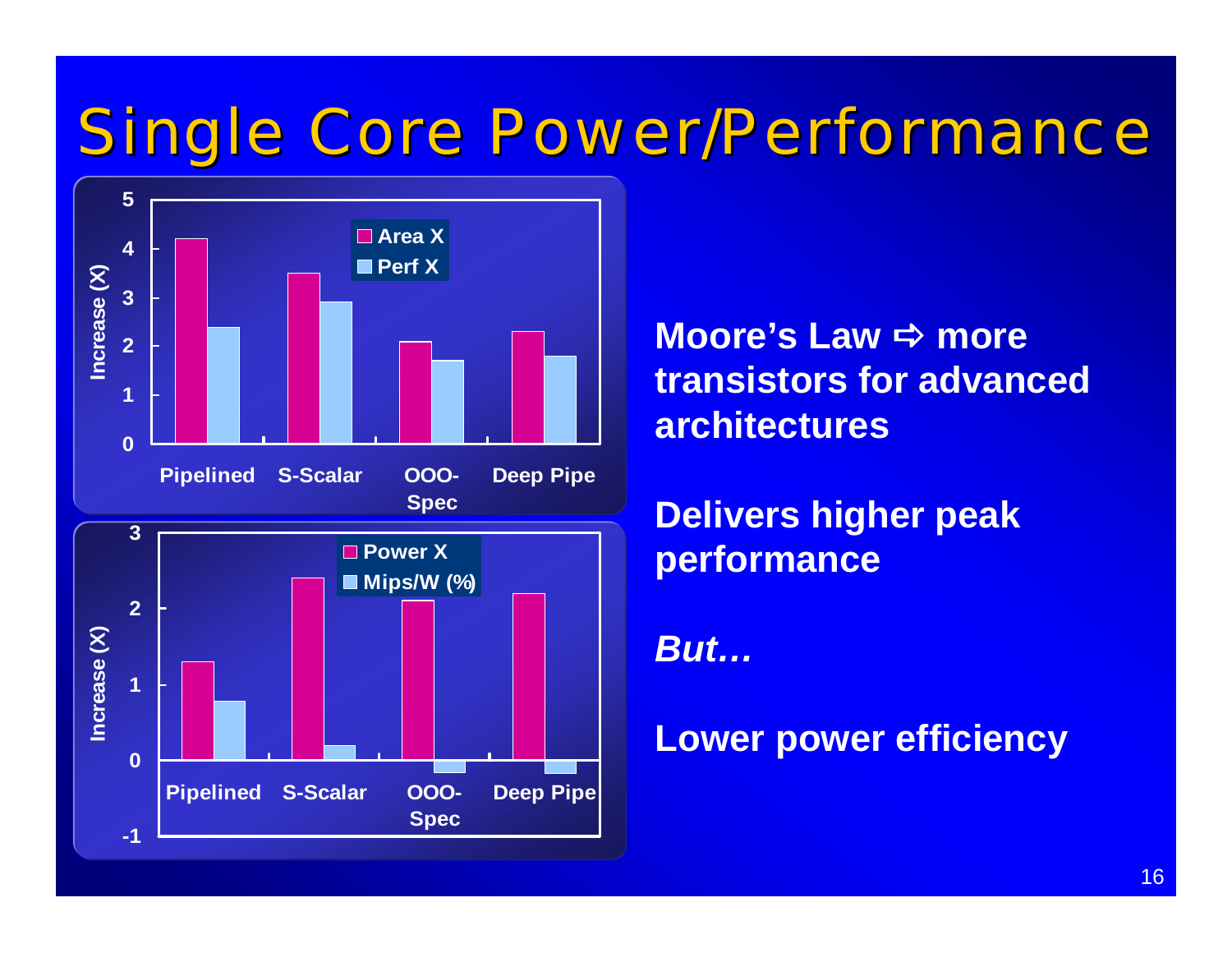### Chip Multi-Processing

![](_page_16_Figure_1.jpeg)

- $\bullet$ Multi-core, each core Multi-threaded
- $\bullet$ • Shared cache and front side bus
- $\bullet$ Each core has different Vdd & Freq
- $\bullet$ Core hopping to spread hot spots
- $\bullet$ Lower junction temperature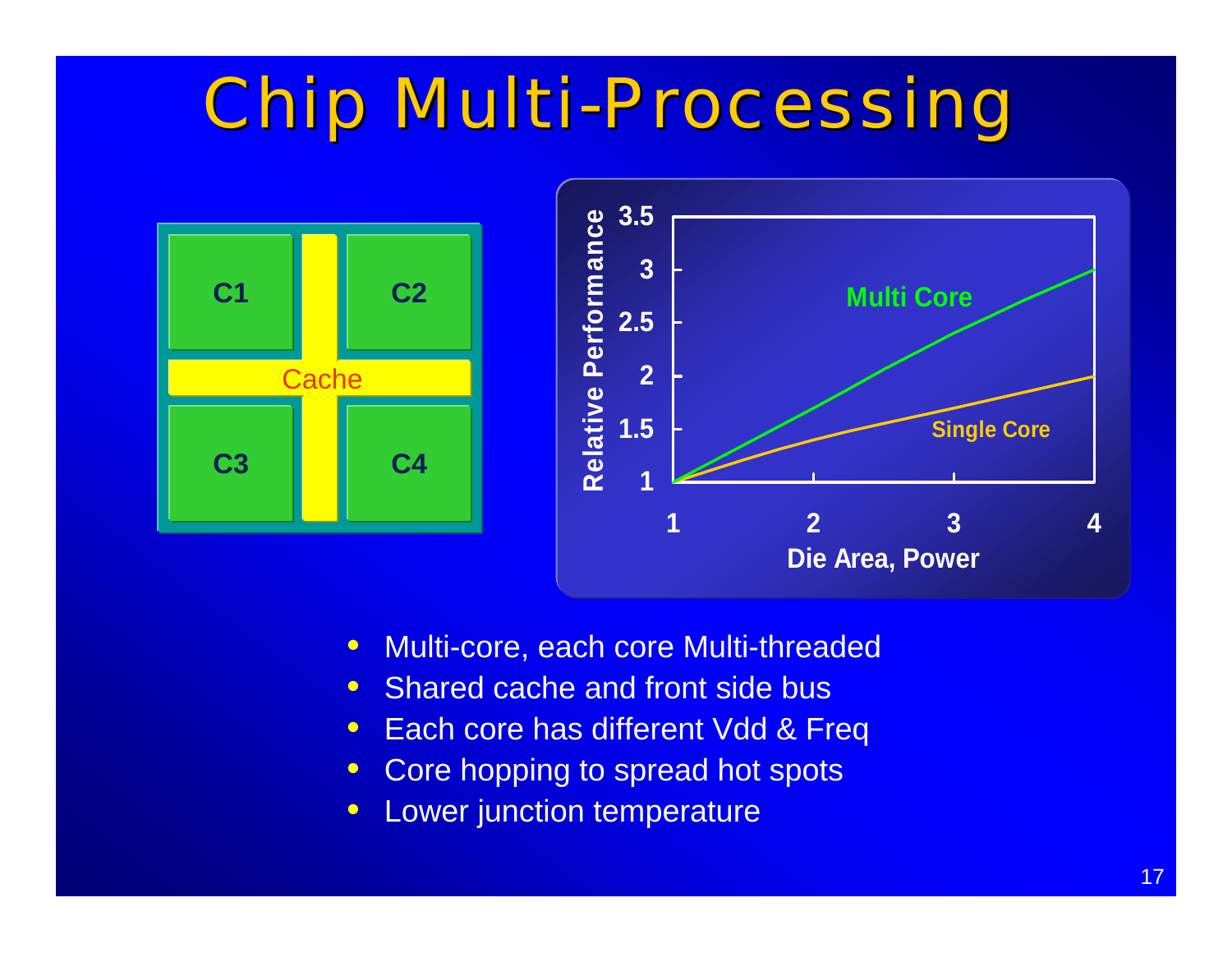### Dual Core

*Rule of thumb*

|       |               |           | Voltage Frequency   Power   Performance |
|-------|---------------|-----------|-----------------------------------------|
| $1\%$ | <b>AP 967</b> | <b>3%</b> | 0.66%                                   |

#### **In the same process technology…**

![](_page_17_Figure_4.jpeg)

Voltage = 1  $Freq = 1$ Area = 1 Power = 1  $Perf = 1$ 

Voltage  $= -15%$ Freq  $= -15%$ Area = 2 **Power = 1 Perf = ~1.8**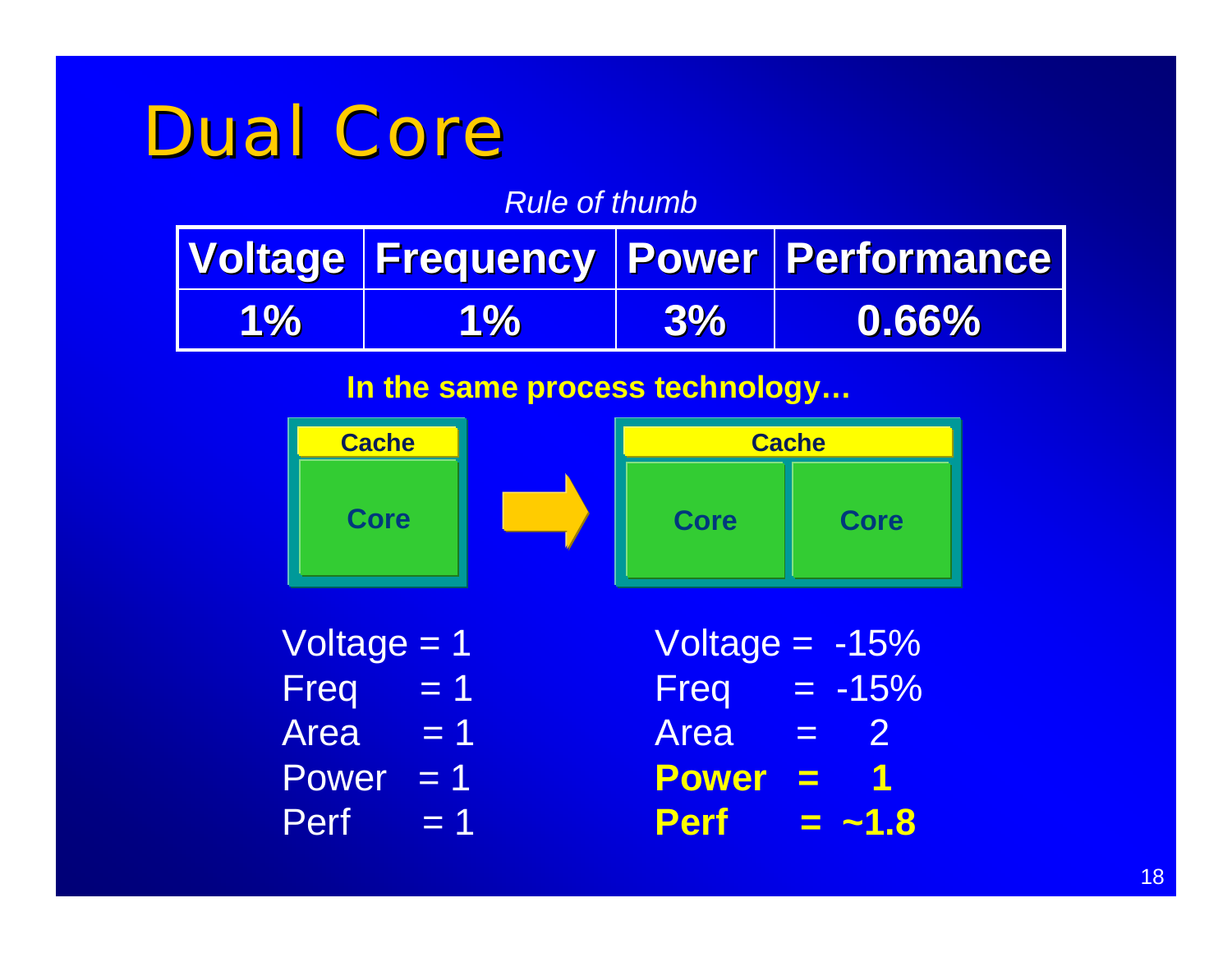### Multi-Core

![](_page_18_Figure_1.jpeg)

![](_page_18_Figure_2.jpeg)

| 4        | 4              |
|----------|----------------|
| 3        | $\overline{3}$ |
| <b>2</b> | 2              |
| 1        | í              |

**Multi-Core: Power efficient Power efficient Better power and thermal management thermal management**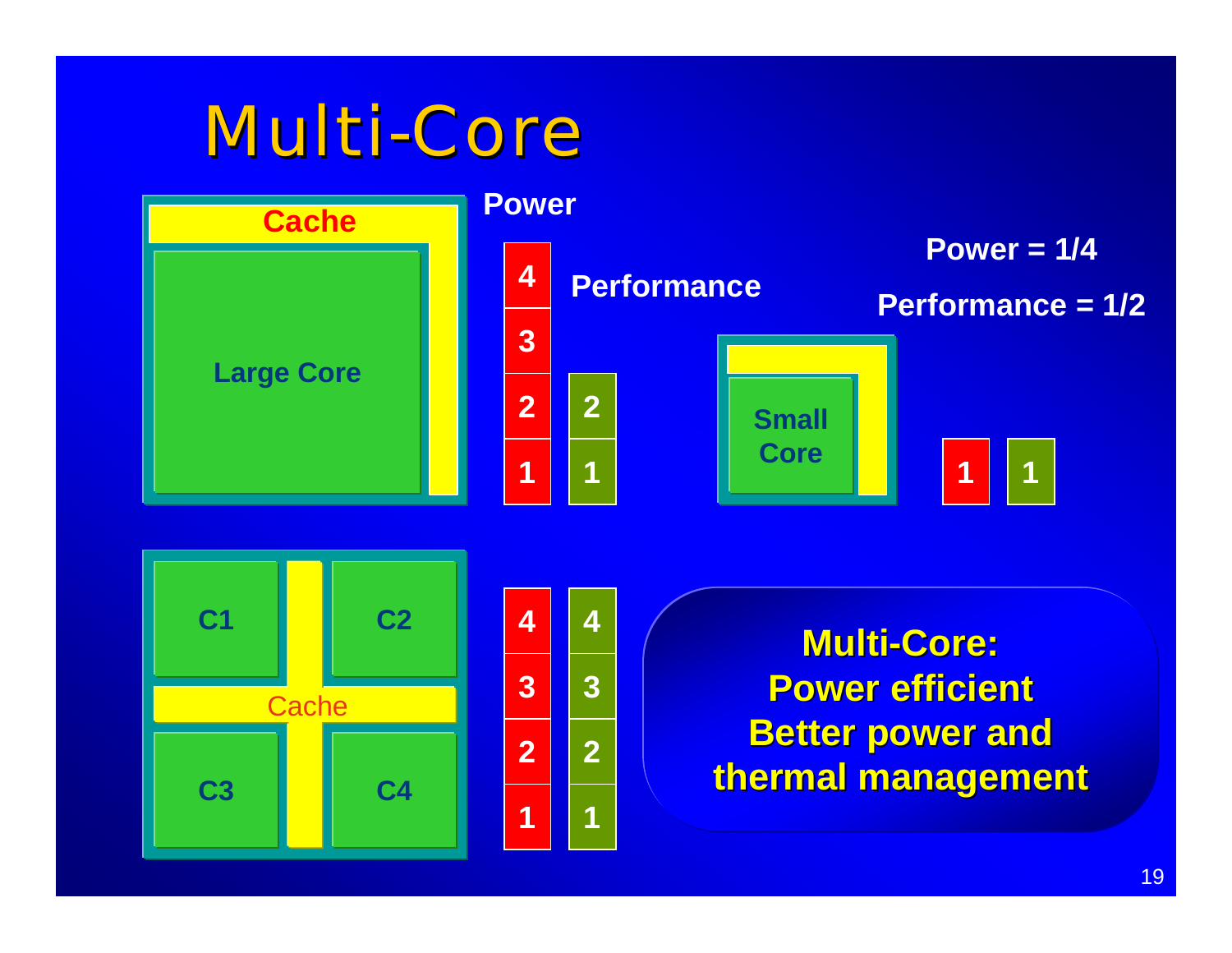### **Special Purpose Hardware**

#### *TCP/IP Offload Engine TCP/IP Offload Engine*

![](_page_19_Picture_2.jpeg)

![](_page_19_Figure_3.jpeg)

Opportunities: Network processing engines MPEG Encode/Decode engines, Speech engines

### **Special purpose HW provides best Mips/Watt**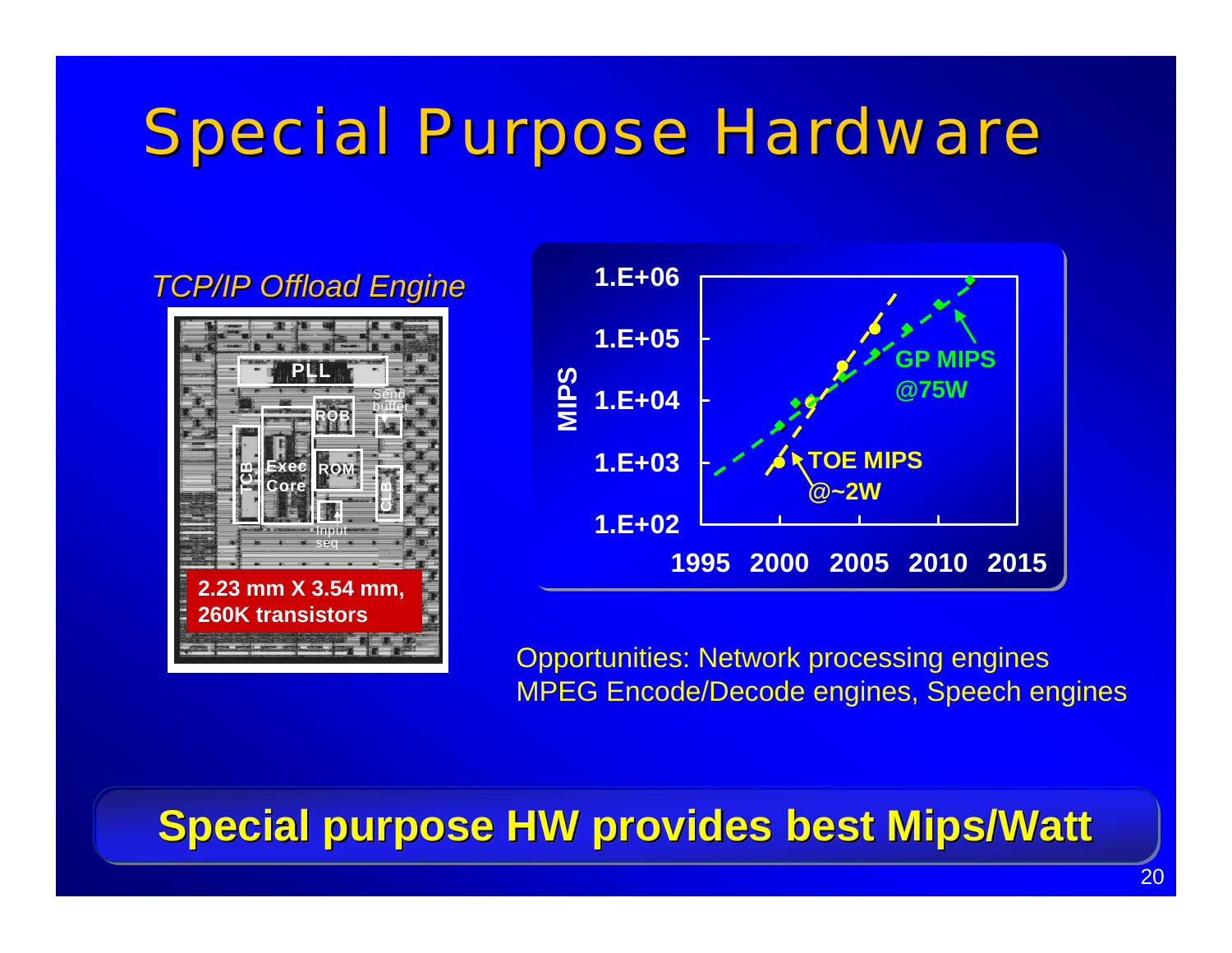### **Performance Scaling**

![](_page_20_Figure_1.jpeg)

**Parallel software key to Multi-core success**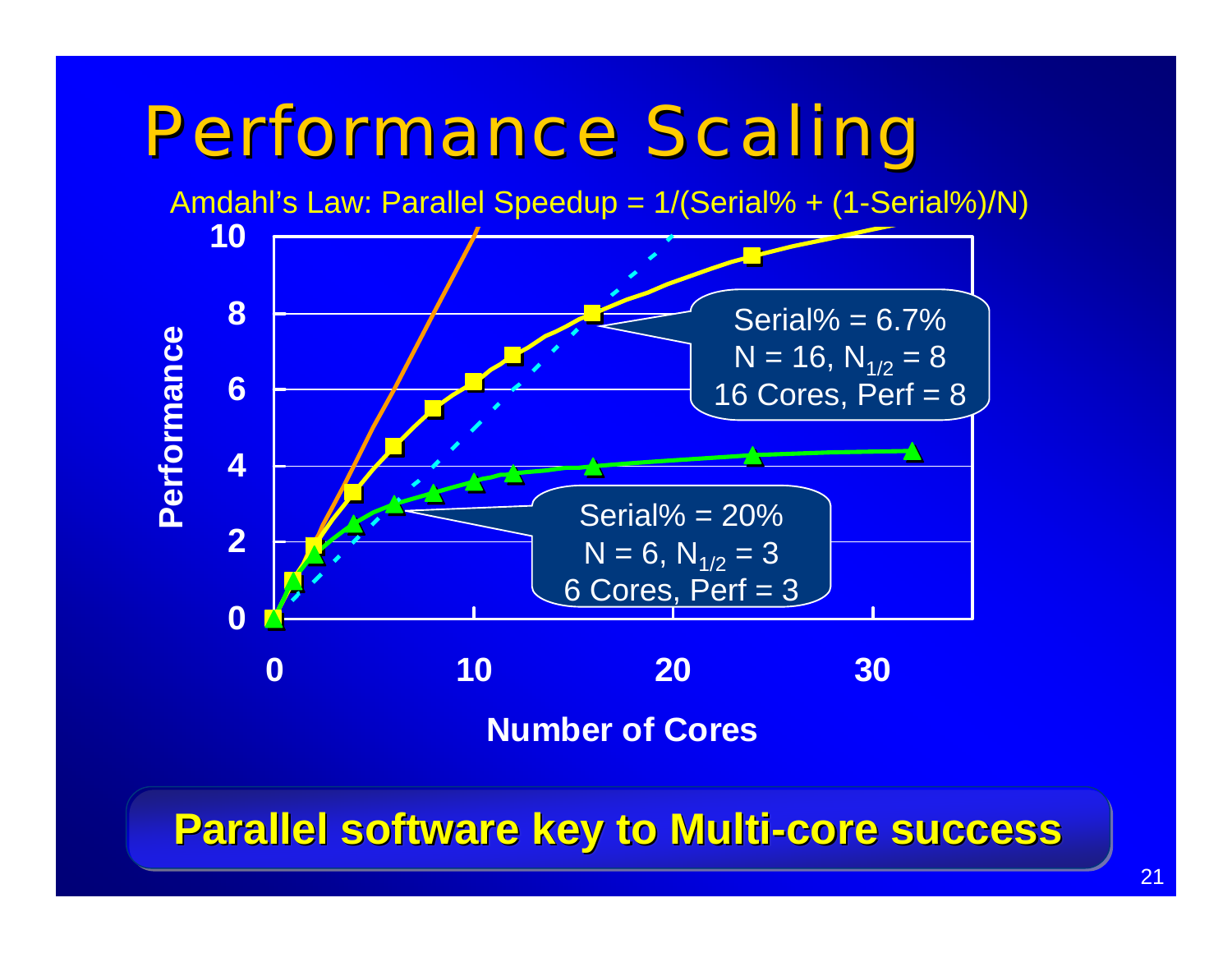#### From Multi to Many. **. . .**

*13mm, 100W, 48MB Cache, 4B Transistors, in 22nm*

![](_page_21_Figure_2.jpeg)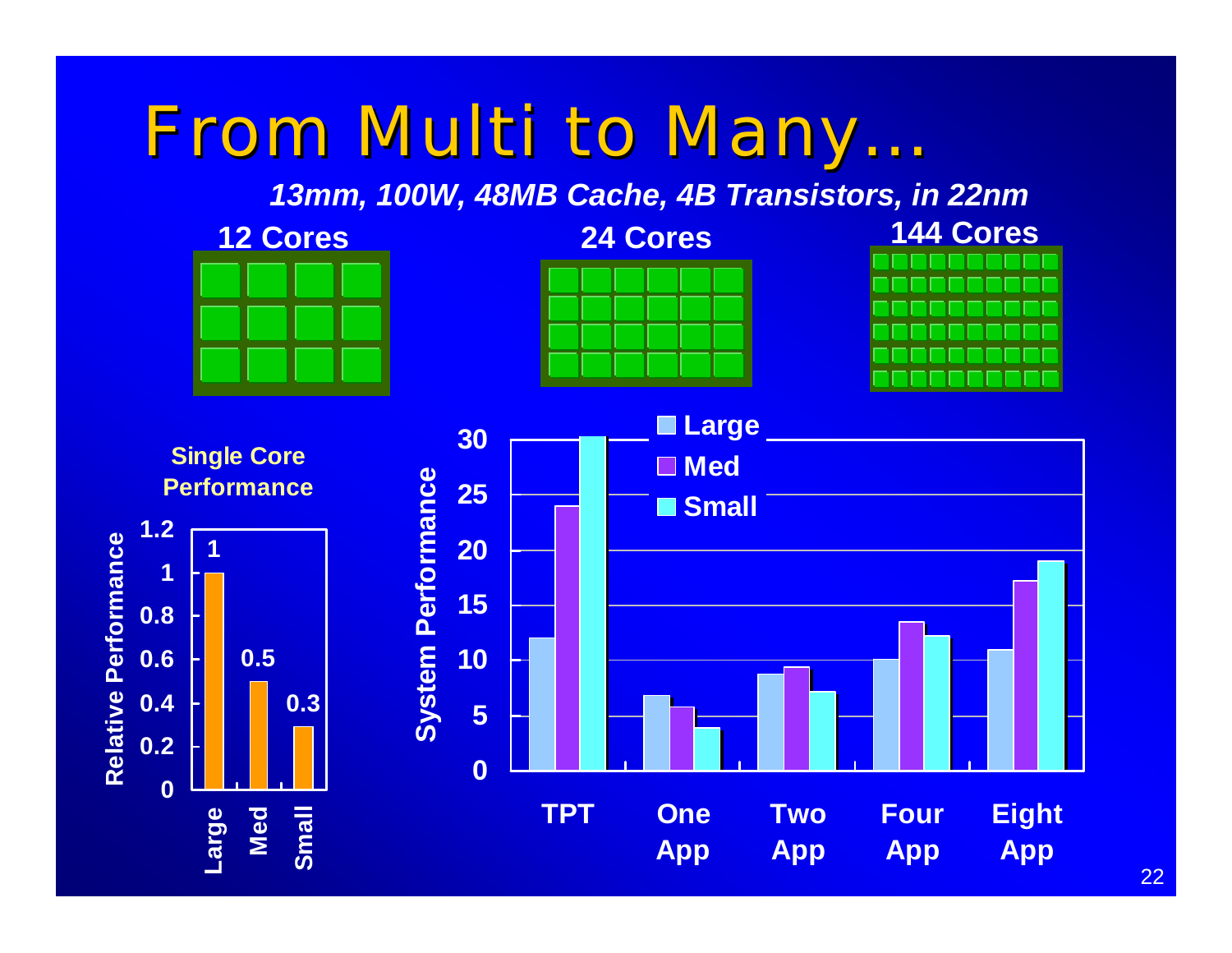### **Future Multi-core Platform**

![](_page_22_Figure_1.jpeg)

# **General Purpose Cores**

### **Special Purpose HW**

### **Interconnect fabric**

### **Heterogeneous Multi-Core Platform**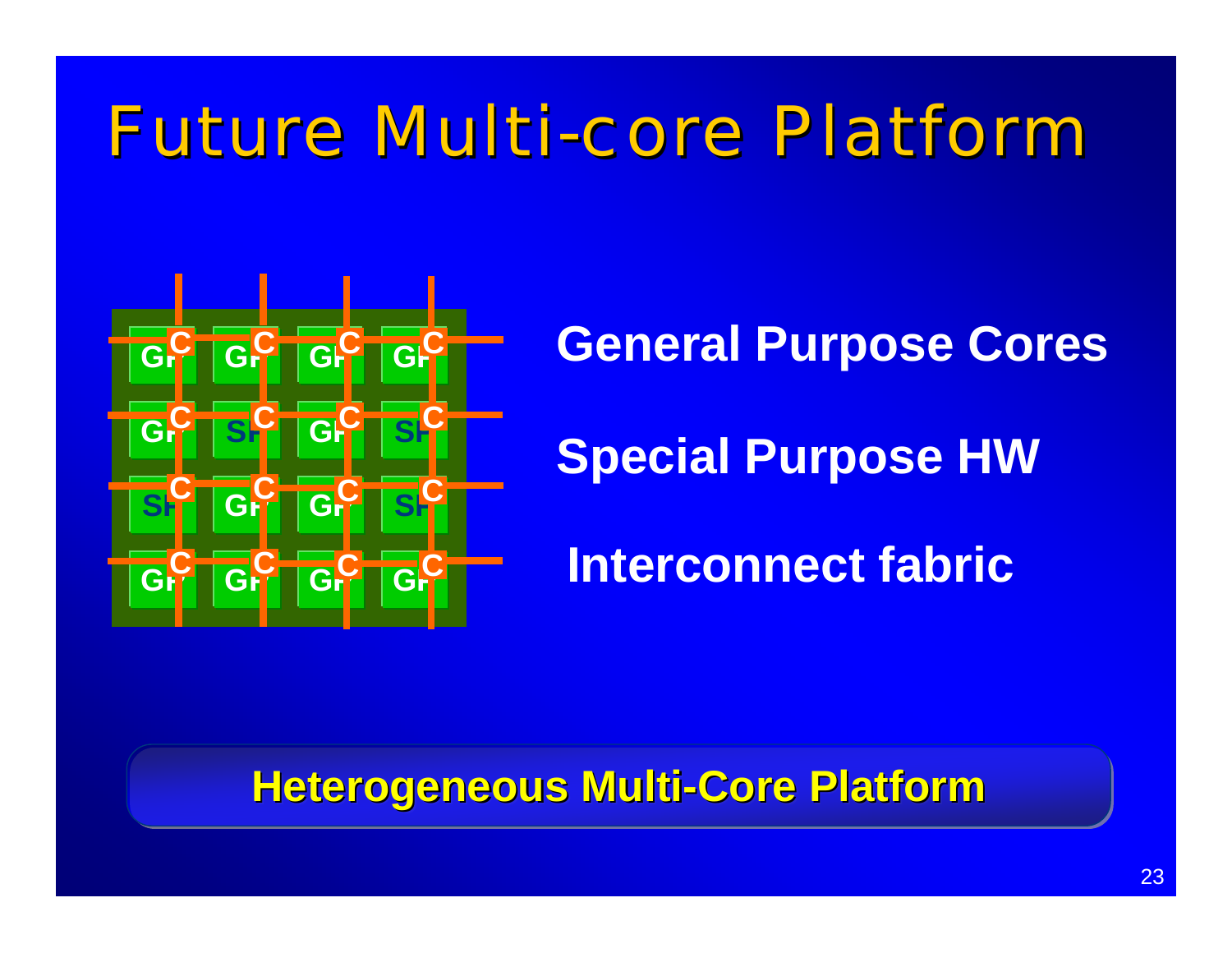### The New Era of Computing

![](_page_23_Figure_1.jpeg)

**Multi-everywhere: MT, CMP**